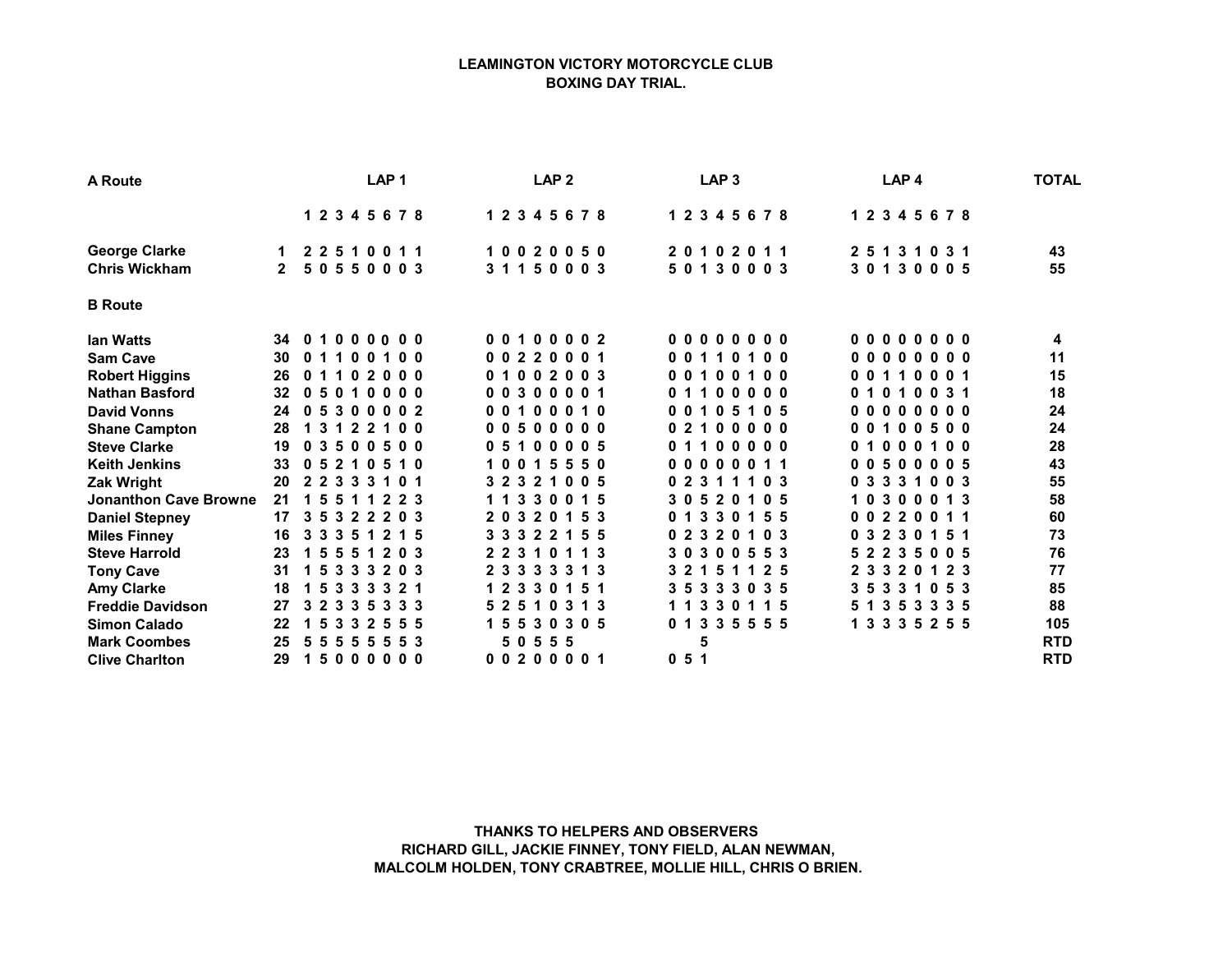## LEAMINGTON VICTORY MOTORCYCLE CLUB BOXING TRIAL.

| <b>C</b> Route              | LAP <sub>1</sub>                                        | LAP <sub>2</sub>                        | LAP <sub>3</sub>                        | LAP <sub>4</sub>                  | <b>TOTAL</b> |
|-----------------------------|---------------------------------------------------------|-----------------------------------------|-----------------------------------------|-----------------------------------|--------------|
|                             | 1 2 3 4 5 6 7 8                                         | 12345678                                | 1 2 3 4 5 6 7 8                         | 1 2 3 4 5 6 7 8                   |              |
| <b>Mitchell Reyolds</b>     | 00000000<br>68.                                         | 00001000                                | 00100000                                | 10000000                          | 3            |
| <b>Dale Cresswell</b>       | 48<br>20<br>0 <sub>0</sub><br>001<br>1.                 | 000<br>1010<br>$\mathbf 1$              | 000010<br>00                            | 00000<br>000                      | 8            |
| <b>Zach Reynolds</b>        | 69<br>0001<br>00<br>0                                   | 00100000                                | 10001000                                | 10005000                          | 11           |
| <b>Giles Hixon</b>          | 30000<br>71<br>1 O<br>$\mathbf 1$                       | 20012000                                | 00010000                                | 00050000                          | 16           |
| <b>Simon Holmes</b>         | 67<br>0 <sub>0</sub><br>0 <sub>0</sub><br>-1<br>0<br>-1 | 10011<br>0 <sub>0</sub>                 | 20530000                                | 00020000                          | 17           |
| <b>Edward Gardener</b>      | 50<br>210003<br>0 <sub>1</sub>                          | 10010001                                | 20301000                                | 00000002                          | 18           |
| <b>Hayden Pimley</b>        | 0, 2, 5<br>000<br>65<br>0 <sub>0</sub>                  | 000<br>000<br>0<br>$\mathbf 1$          | $0\quad 0\quad 0$<br>0001<br>-1         | 25000<br>001                      | 18           |
| <b>Aaron Kitching</b>       | 70<br>500<br>001<br>0 <sub>0</sub>                      | 1011<br>0012                            | 00310001                                | 001<br>00001                      | 19           |
| lam Breakwell               | 122000<br>47<br>1 O                                     | 00250000                                | 0 <sub>0</sub><br>210<br>0 <sub>0</sub> | 0 3 0<br>001<br>10                | 21           |
| <b>Andrew Dobson</b>        | 49<br>0 0 3 2 2<br>100                                  | 21110100                                | 20300001                                | 00120000                          | 23           |
| <b>Dean Skerratt</b>        | 64<br>100000<br>1 O                                     | 301<br>10101                            | 50111002                                | 112000<br>00                      | 23           |
| <b>Gary Kirtley Paine</b>   | 30223000<br>75                                          | 0 <sub>0</sub><br>$0 \t0 \t3$<br>31     | 20011001                                | 0 <sub>0</sub> 2<br>50<br>0<br>-1 | 31           |
| <b>Mark Davidson</b>        | 72<br>31112001                                          | 00055000                                | 00030001                                | 113000<br>50                      | 33           |
| Jessica Basford             | 30002<br>2 <sub>0</sub><br>77<br>$\mathbf 1$            | 10053002                                | 301<br>311<br>00                        | 20030003                          | 36           |
| <b>James Dawson</b>         | 66<br>$3\,5$<br>50<br>000<br>$\mathbf 1$                | 3 0 3 2 0 0 0 3                         | 20050003                                | 30033001                          | 45           |
| <b>Hannah Kirtley Paine</b> | 00335001<br>76                                          | 15130000                                | 0 5 1 3 1 2 0 3                         | 0 0 1 3 2 2 0 0                   | 45           |
| <b>Chris Braunston</b>      | 73<br>325<br>$0\,0\,1$<br>3 O                           | 50550011                                | 2 1 3 2 1 0 0 3                         | 30030000                          | 49           |
| John Underwood              | 553003<br>46<br>0                                       | -5<br>3002<br>301                       | 10123000                                | 51013002                          | 50           |
| <b>Stephan Dowling</b>      | 62<br>023<br>$0\,0\,1$<br>3 O                           | 3 0 0 5 1<br>0 <sub>0<sub>3</sub></sub> | 30052005                                | 055005<br>00                      | 51           |
| <b>Peter James</b>          | 74<br>3 5 5 3 2 0 0 5                                   | 3 1 5<br>50<br>0 1 5                    | 3 2 3 3 5 0 1 5                         | 30130003                          | 75           |
| Jayden Wright               | 63<br>355<br>13<br>35<br>5.                             | 3 5 5 5 5 5 2 5                         | 3 5 5 5 5 5 1 5                         | 5 5 5 5 5 5 1 5                   | 135          |
| <b>Shaun Brammer</b>        | 51<br>20150503                                          | 3<br>5 2 5 0 5                          |                                         |                                   | <b>RTD</b>   |

THANKS TO HELPERS AND OBSERVERS RICHARD GILL, JACKIE FINNEY, TONY FIELD, ALAN NEWMAN, MALCOLM HOLDEN, TONY CRABTREE, MOLLIE HILL, CHRIS O BRIEN.